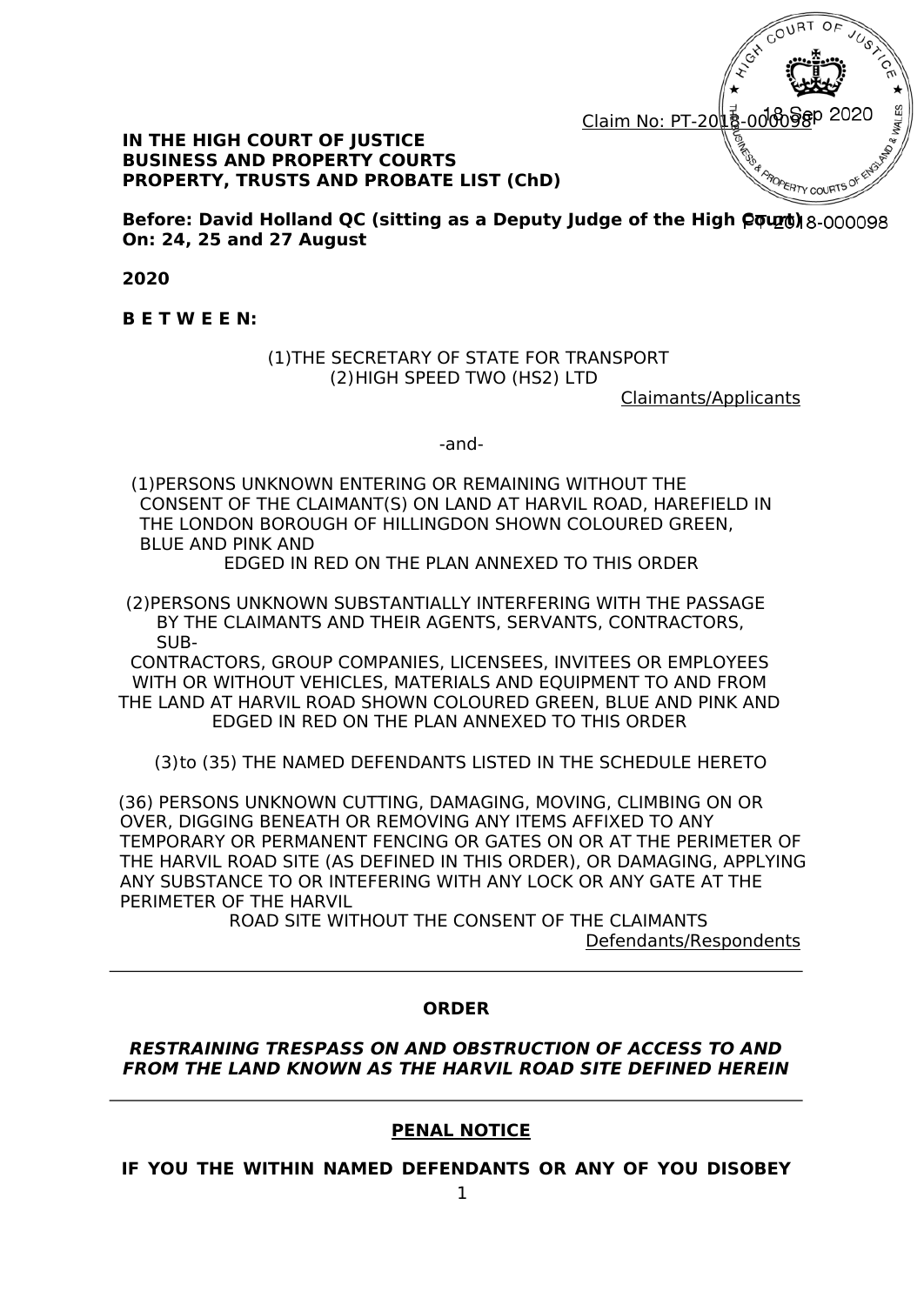# **THIS ORDER YOU MAY BE HELD TO BE IN CONTEMPT OF COURT AND MAY BE IMPRISONED, FINED OR HAVE YOUR ASSETS SEIZED**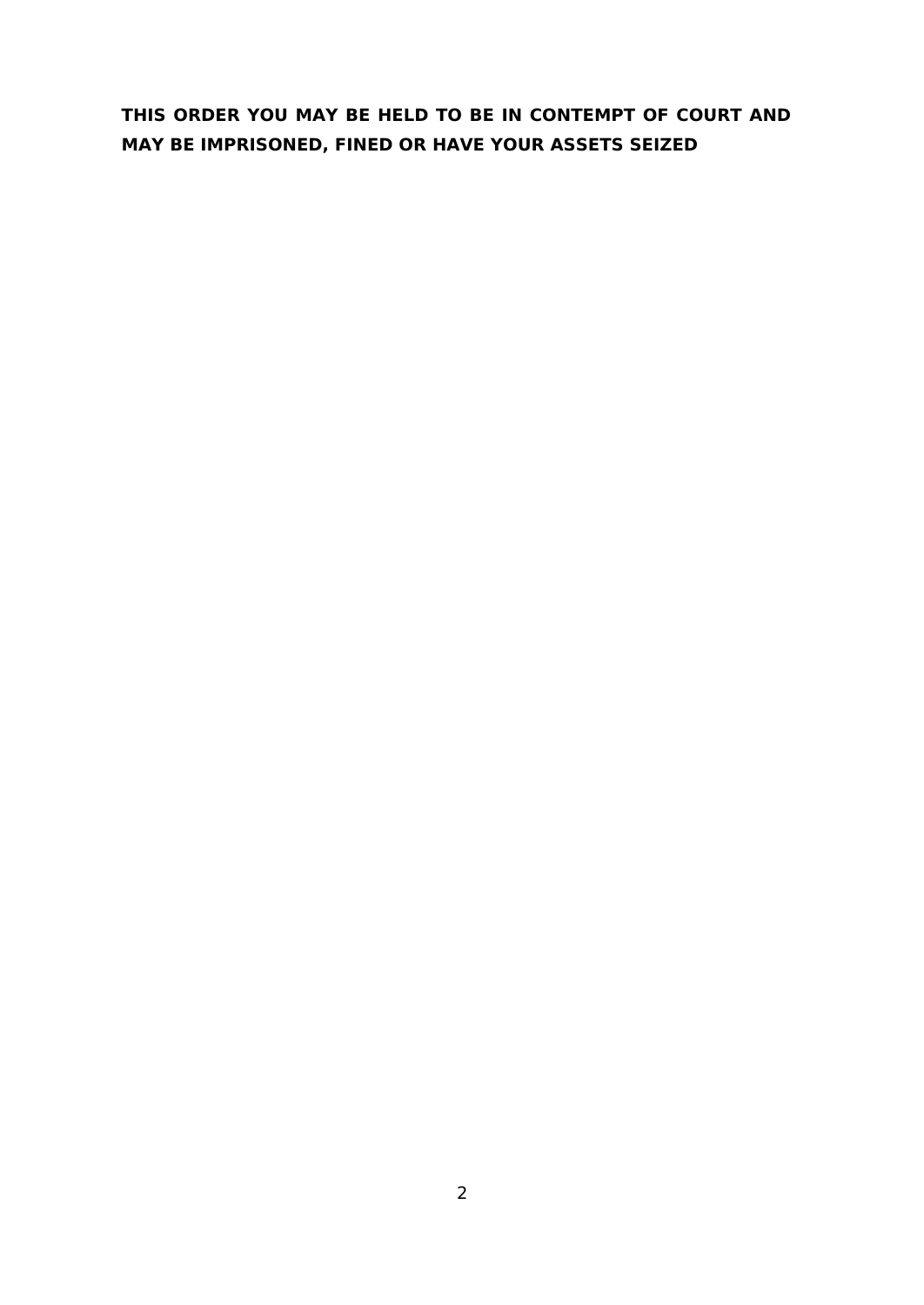#### **IMPORTANT NOTICE TO THE DEFENDANTS**

- **(1) This Order (and paragraphs 2 to 5 in particular) prohibits you from doing the acts set out in this Order. You should read it very carefully. You are advised to consult a solicitor as soon as possible. You have the right to ask the Court to vary or discharge this Order.**
- **(2) Electronic copies of the applications and evidence filed in these proceedings are available at:**
	- **(i) https://hs2inhillingdon.commonplace.is/**
	- **(ii) https://www.gov.uk/g[over](http://www.gov.uk/government/organisations/high-speed-two-)nme[nt/organisations/high-speed](http://www.gov.uk/government/organisations/high-speed-two-)[two-](http://www.gov.uk/government/organisations/high-speed-two-) limited.**
- **(3) Any person who is unable to obtain electronic copies of documents at that address, or who wishes to obtain hard copies of documents, should contact the Claimants' solicitors (Eversheds Sutherland (International) LLP) using the contact details at the end of this Order.**
- **(4) Further case-management hearings are due to take place in these proceedings and further directions orders will be made for the future case-management of these proceedings. Notices of such hearings and copies of those orders will be made available at the websites listed at paragraph (2) above. Any Named Defendant or other person who wishes to become a Named Defendant or is otherwise interested in these proceedings should therefore monitor those websites.**

**UPON** the Claimants' application by Application Notice dated 15 June 2020 ("the **Substantive Amendment Application**").

**AND UPON** "the **Harvil Road Site**" being defined, for the purposes of this Order, as the land shown coloured green, blue and pink and edged in red on the plan annexed to this Order as "**Plan A**".

**AND FURTHER TO** the extension and variation of the order of Mr David Holland QC (sitting as a deputy judge of the High Court) on 22 June 2020 (the **"Current Injunction"**).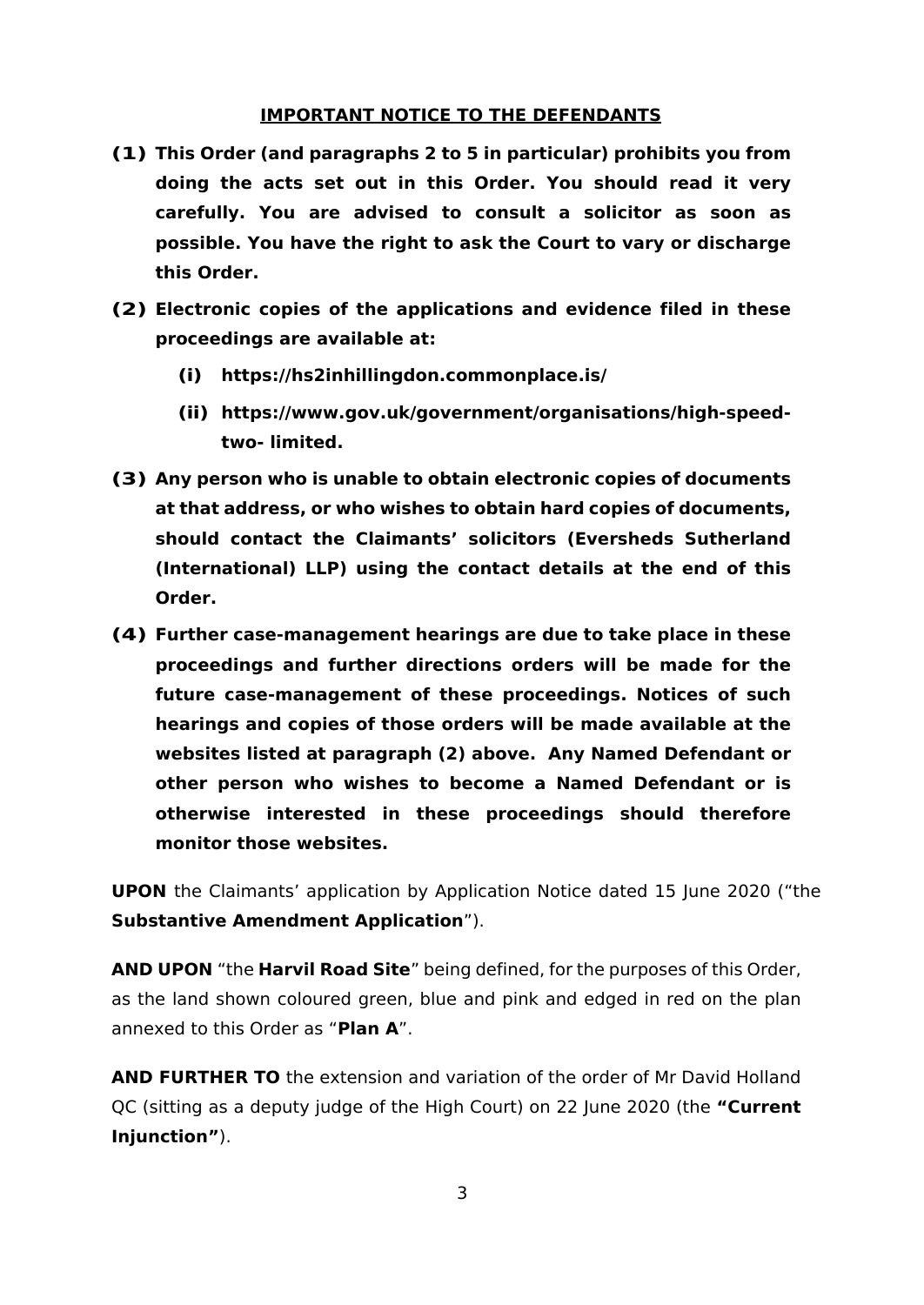**AND UPON** the Court having read: (i) the first witness statement of Shona Ruth Jenkins dated 18 May 2020; (ii) the second witness statement of Rohan Perinpanayagam dated 15 June 2020; (iii) the second witness statement of Richard Joseph Jordan dated 15 June 2020; (iv) the third witness statement of Rohan Perinpanayagam dated 27 July 2020; (v) the third witness statement of Richard Joseph Jordan dated 27 July 2020; (vi) the fourth witness statement of Rohan Perinpanayagam dated 13 August 2020; (vii) the three statements filed in these proceedings by the former D3; (viii) the undated statement from D4; (ix) the email to the Court dated 2 June 2020 from D8;  $(x)$  the email to the Court dated 2 June 2020 from D9; (xi) the email to the Court dated 24 August 2020 from D18; (xii) the email to the Court dated 21 August 2020 from D22; (xiii) the email to the Court dated 21 August 2020 from D25; (xiv) the two undated written documents from D27; (xx) the undated statement of D28; and (xxi) the undated written statement of D32.

**AND UPON** the hearing having taken place in public but remotely via Skype for Business due to the Covid-19 pandemic.

**AND UPON** hearing: (i) Tom Roscoe and Daniel Scott, counsel for the Claimants; (ii) Sailesh Mehta, counsel for the (former)  $3<sup>rd</sup>$  Defendant in order to approve the  $3<sup>rd</sup>$ Defendant's removal from these proceedings upon the terms of a consent order which included the offering of an undertaking to the Court; Paul Powlesland, counsel for the  $4<sup>th</sup>$  Defendant; and (iv) the  $8<sup>th</sup>$  to  $10<sup>th</sup>$  Defendants, the  $13<sup>th</sup>$  Defendant, the  $18$ <sup>th</sup> Defendant, the 22<sup>nd</sup> to 23<sup>rd</sup> Defendant, the 25<sup>th</sup> to 28<sup>th</sup> Defendants and the 31st to 32nd Defendants, all appearing and addressing the Court in person

**AND UPON** the Court accepting the Claimants' renewed undertaking that the Claimants will comply with any order for compensation which the Court might make in the event that the Court later finds that this Order has caused loss to a Defendant and the court finds that the Defendant ought to be compensated for that loss.

**AND UPON** the Claimants confirming that this Order is not intended to prohibit continued occupation of the "Protestor Encampment" on Harvil Road, marked on Plan A.

**AND UPON** the Court confirming that its written judgment following the hearing on 24, 25 and 27 August 2020 shall be deemed to have been handed down formally on 4 September 2020.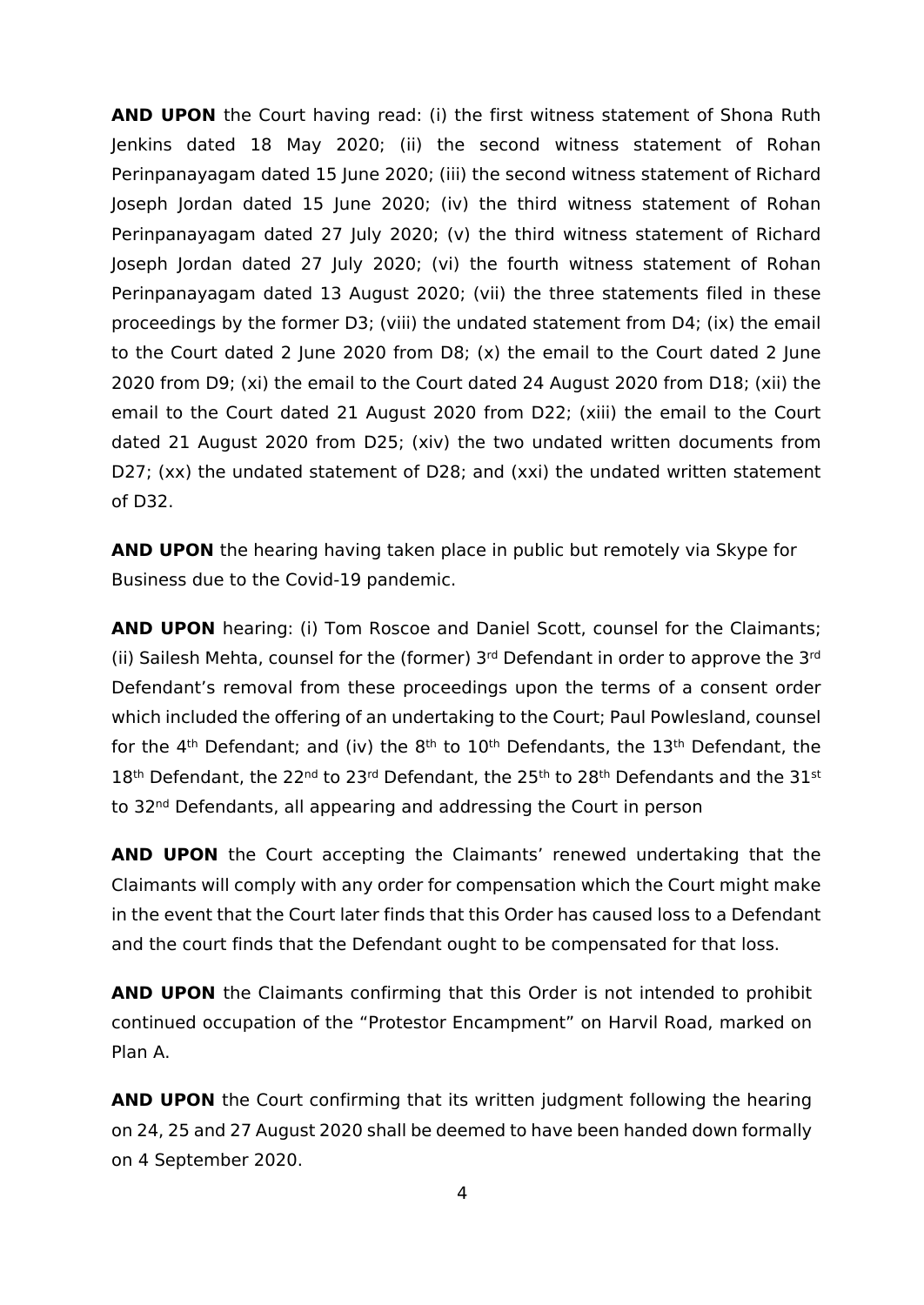**AND UPON** the Court giving further written directions consequential upon that judgment by email to the Claimants' counsel dated 15 September 2020, which directions are reflected in this order.

## **IT IS ORDERED THAT:**

## **Parties**

1. The names of First, Second and 36th Defendants shall henceforth be as in the header of this Order.

## **Injunction over the Harvil Road Site**

- 2. With immediate effect the First Defendant, the Named Defendants and each of them are forbidden, without the consent of the First or Second Claimant, from entering or remaining upon "the **Harvil Road Site**", being the land shaded green, blue and pink and outlined red on Plan A. Further:
	- 2.1 This paragraph of this Order shall, for the avoidance of doubt, apply to the splays, or bell-mouth areas, for access and egress at the following vehicular entrances to the Harvil Road Site (all together, "the **Vehicular Entrances**").
		- (i) between the Harvil Road Site and the public highway known as the Harvil Road, Harefield in the London Borough of Hillingdon ("**Harvil Road**") at the vehicular entrances marked on Plan A as "Gate 1", "Gate 2", "West Gate 3 Entrance", "Fusion Dews Lane Compound HQ" and "Gate 4" ("the **Harvil Road Entrances**"); and
		- (ii) between the Harvil Road Site and the adjoining land in the vicinity of the Hillingdon Outdoor Activity Centre ("the **HOAC**") marked on Plan A at "Dews Lane West" ("the **Dews Lane West Entrance**").
	- 2.2 For the purposes of this Order the areas of concrete hard standing immediately adjacent to the main carriageway of the public highway at each of the Harvil Road Entrances shall **NOT** be treated as part of the Harvil Road Site, but the areas of the bell-mouths between that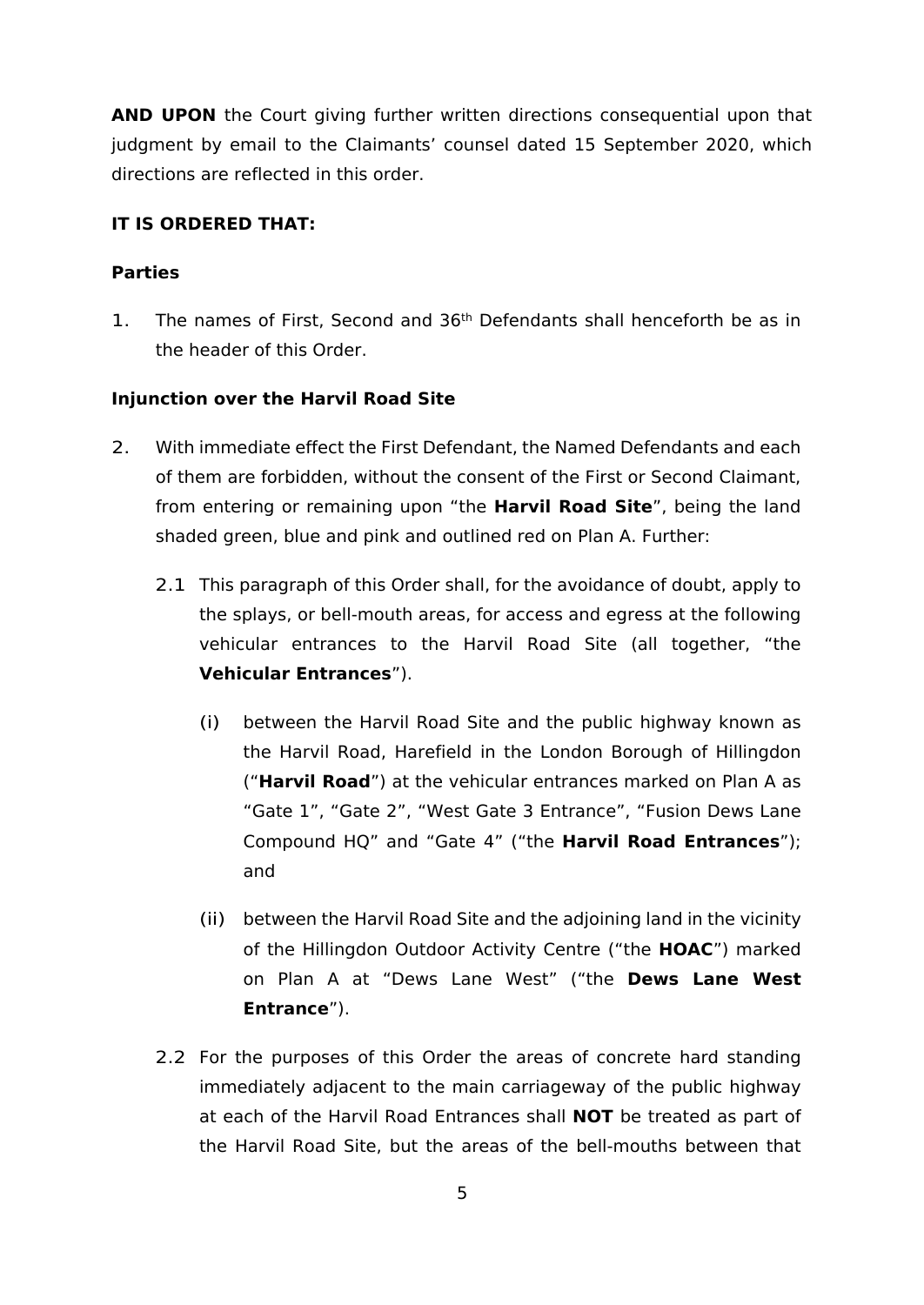concrete hard standing and the gates at the Harvil Road Entrances **SHALL** be treated as part of the Harvil Road Site and covered by this paragraph of the Order.

- 2.3 The Claimants shall seek, so far as reasonably practicable, to demark that boundary by some physical line or mark or other feature on the ground.
- 3. With immediate effect, the  $36<sup>th</sup>$  Defendant, the Named Defendants and each of them shall not: (i) cut, damage, move, climb on or over, dig beneath or remove any item affixed to any temporary or permanent fencing or gates on or at the perimeter of the Harvil Road Site; or (ii) damage, apply any substance to or interfere with any lock on any gate at the perimeter of the Harvil Road Site without the consent of the Claimants.
- 4. With immediate effect, the Second Defendant, the Named Defendants and each of them are forbidden from substantially interfering with the Claimants' and/or their agents', servants', contractors', sub-contractors', group companies', licensees', invitees' or employees' access to (or egress from) the Harvil Road Site (or any part of it):
	- 4.1 from (or to) the Harvil Road or other public highway; and/or
	- 4.2 from (or to) adjacent land in the vicinity of the HOAC via the Dews Lane West Entrance.
- 5. For the purposes of paragraph 4, acts of substantial interference shall include (but not necessarily be limited to):
	- 5.1 climbing onto or underneath vehicles;
	- 5.2 attaching persons or objects to vehicles;
	- 5.3 standing, sitting or lying in front of vehicles;
	- 5.4 attaching persons to other persons or objects so as to create an obstruction of the public highway or the splay or bell-mouth areas at the Vehicular Entrances; and
	- 5.5 attaching persons or objects to the gates at the Vehicular Entrances.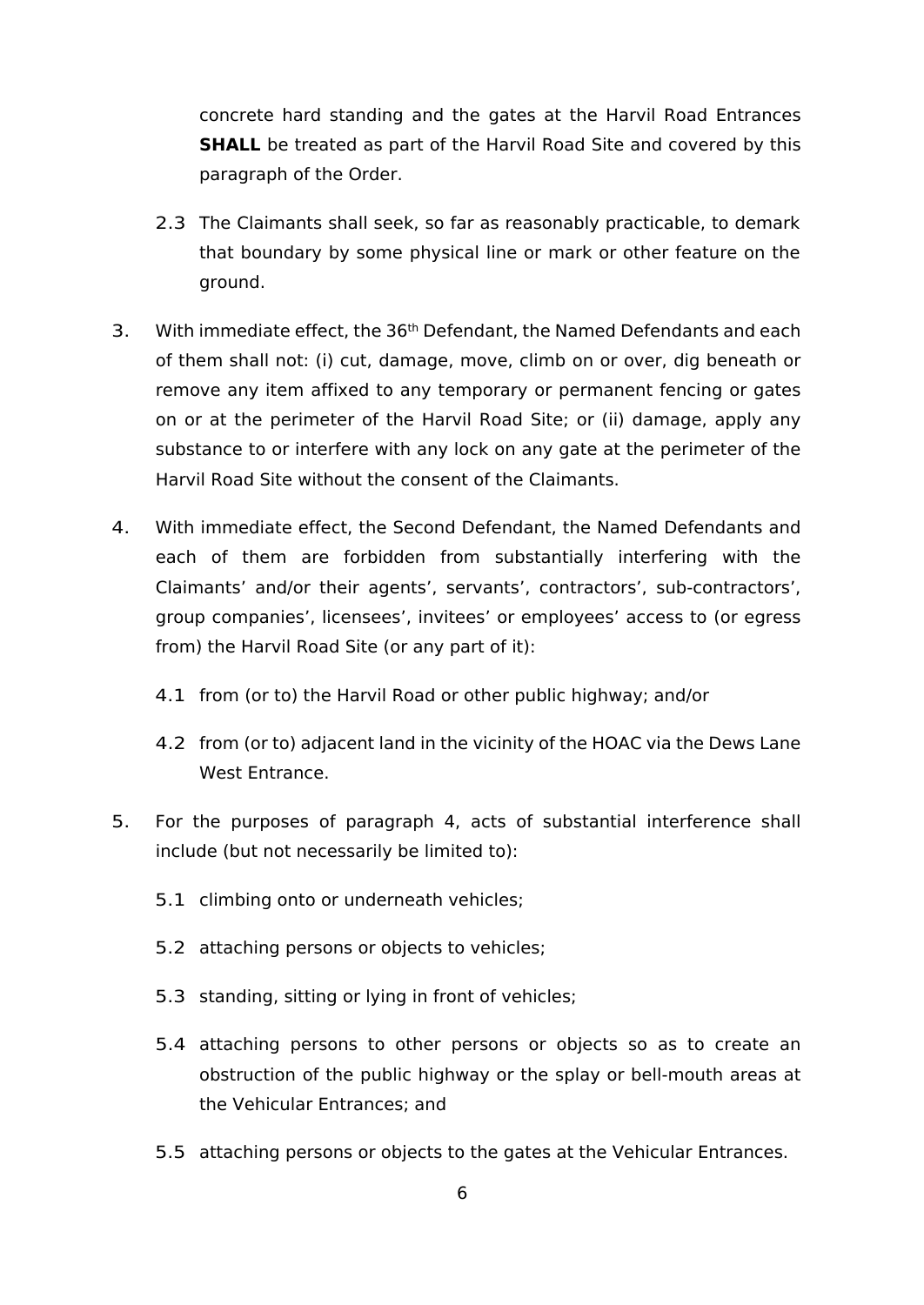6. The injunctions at paragraphs 2 to 5 above shall remain in effect until trial or further order or, if earlier, a long-stop date of 4 September 2022.

# **Further directions**

# Variation or discharge

- 7. The Defendants or any other person affected by this order may apply to the Court at any time to vary or discharge it but if they wish to do so they must inform the Claimants' solicitors immediately (and in any event not less than 48 hours before the hearing of any such application).
- 8. Any person applying to vary or discharge this order must provide their full name and address, an address for service, and must also apply to be joined as a named defendant to the proceedings at the same time.
- 9. The Claimants have liberty to apply to extend or vary this Order or for further directions.

# Future case management

- 10. Any Named Defendant who intends to defend the Claimants' claims as set out in the Re-Amended Claim Form, as amended pursuant to the Order of David Holland QC (and a copy of which is available on the websites specified at paragraph 15.4 below) must by 4pm on 2 October 2020 file with the Court and serve on the Claimants' solicitors (whose details are set out below) an Acknowledgement of Service pursuant to CPR r.8.3. The said Acknowledgment of Service must include a postal and/or email address for service.
- 11. Any Named Defendant who does not comply with paragraph 10 shall be debarred from defending the Claim or appearing at any future hearing without further leave of the Court.
- 12. A Case Management Conference ("**CMC"**) is to be listed before a High Court Judge with a time estimate of 1 day on the first available date after 30 October 2020. The CMC is listed to consider the directions required for the further conduct of these proceedings and is not convened to reconsider the grant of interim injunctive relief.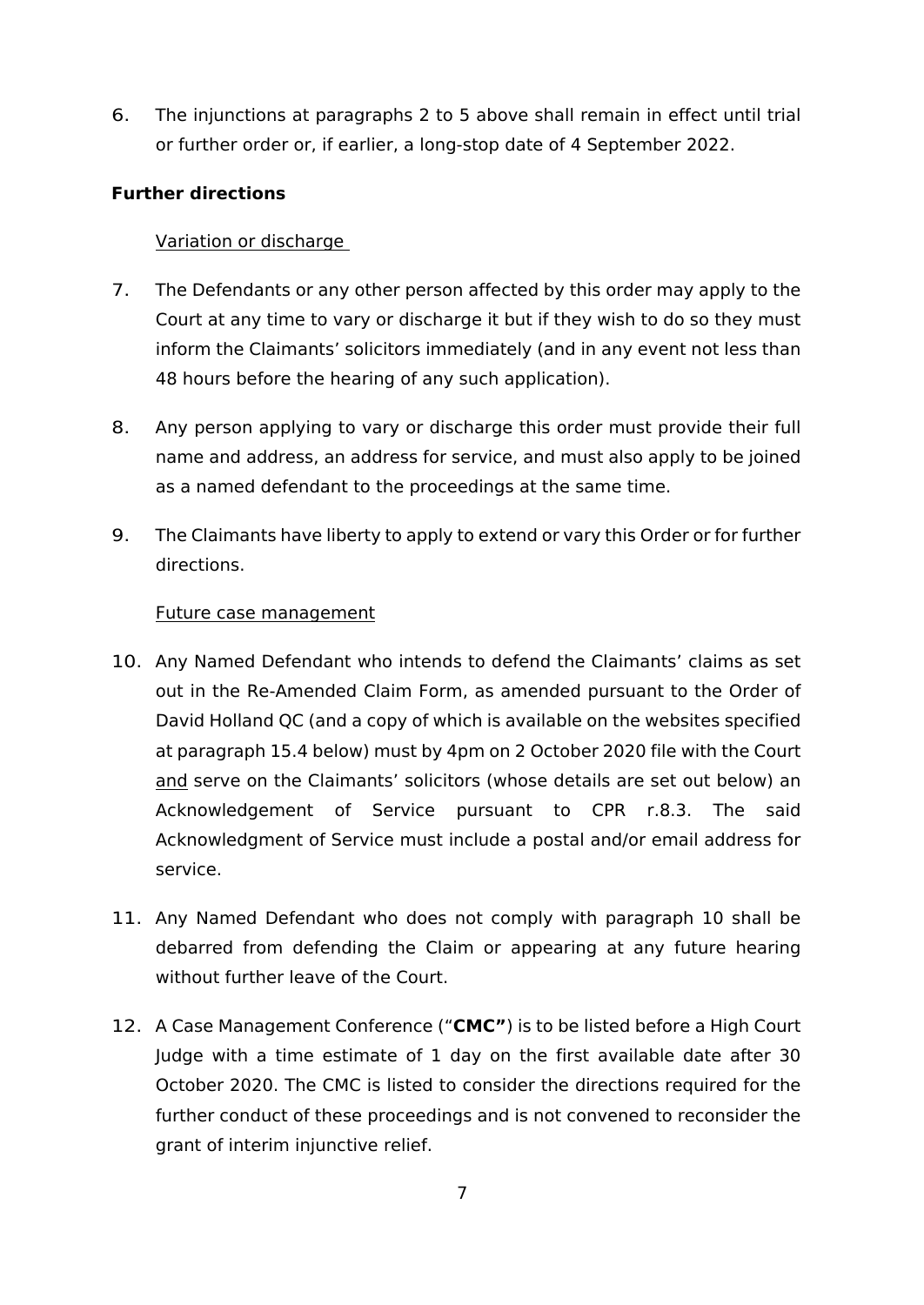- 13. The Claimants must serve a list of draft directions which they intend to seek at the CMC on each Named Defendant who has filed and served an Acknowledgment of Service at least 14 days before the CMC.
- 14. Each such Named Defendant must counter-serve a list of draft directions which they intend to seek at the CMC on the Claimants' solicitors at least 7 days before the CMC.

### **Service on First, Second and 36th Defendants**

- 15. Pursuant to CPR r. 6.27 and r. 81.8 service of this Order on the First, Second and 36th Defendants shall be dealt with as follows:
	- 15.1The Claimants shall affix sealed copies of this Order in transparent envelopes to posts, gates, fences and hedges at conspicuous locations around the Harvil Road Site, including at and opposite the Vehicular Entrances.
	- 15.2The Claimants shall position in the same locations signs, no smaller than A3 in size, advertising the existence of this Order and providing the Claimant's solicitors contact details in case of requests for a copy of the order or further information in relation to it.
	- 15.3The Claimants shall also leave sealed copies of this Order at the Protestor Encampment marked on Plan A.
	- 15.4The Claimants shall further advertise the existence of this order in a prominent location on the websites:
		- (i) https://hs2inhillingdon.commonplace.is/; and
		- (ii) https://[www.gov.uk/government/organisations/high-speed-two](http://www.gov.uk/government/organisations/high-speed-two-limited)[limited,](http://www.gov.uk/government/organisations/high-speed-two-limited)

together with a link to download an electronic copy of this Order.

- 16. The taking of such steps shall amount to due service of this Order on the First, Second and 36th Defendants and each of them.
- 17. This Order shall be deemed served on those Defendants the date that the last of the above steps is taken, and shall be verified by a certificate of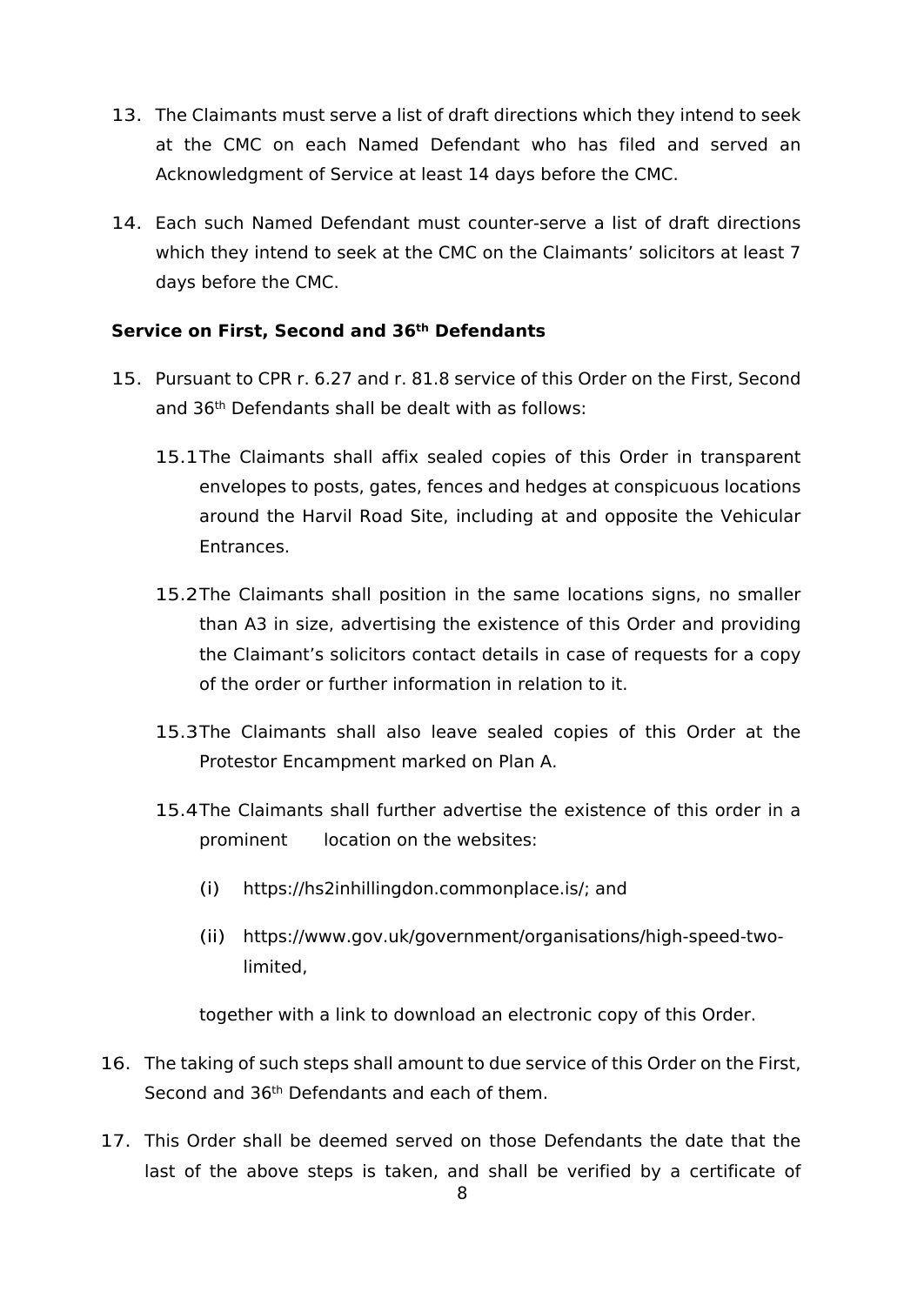service.

18. The Claimants shall from-time-to-time (and no less frequently than every 28 days) confirm that copies of the orders and signs referred to at paragraphs 7.1 and 7.2 above remain in place and legible, and, if not, shall replace them as soon as reasonably practical.

### **Service on the Named Defendants**

- 19. The Claimants must use reasonable endeavours forthwith to serve the Named Defendants with this Order. Pursuant to CPR r.6.27 and r.81.8, service on the Named Defendants of this Order and any future documents in these proceedings may be effected: (i) by leaving hard copies addressed to them at the address or other physical location they indicated for that purpose; and/or (ii) by emailing electronic copies to the email addresses provided for those purposes. Such service shall be deemed effective on the date the relevant step is taken and shall be verified by a Certificate of Service.
- 20. The Claimants have liberty to apply for orders for alternative service of this Order or any other documents in these proceedings upon the other Named Defendants under CPR r.6.27 and/or r.81.8.

### **Costs**

- 21. The Claimants shall forthwith serve on any Named Defendant against whom they seek an order for costs copies of schedules of their costs together with, in written form, a description of the order for costs which is sought against that Named Defendant.
- 22. Service of such schedules and written description of the order sought shall be carried out in accordance with the same methods of service for this Order as set out in paragraphs 19 and 20 above and shall be verified by certificates of service.
- 23. Each Named Defendant so served has permission to file with the Court and serve on the Claimants (using the Claimants' solicitors contact details set out below) written submissions setting out why they say they should not be ordered to pay the costs as sought and, if they are ordered to pay costs, what amount they should pay. Such written submissions to be filed and served on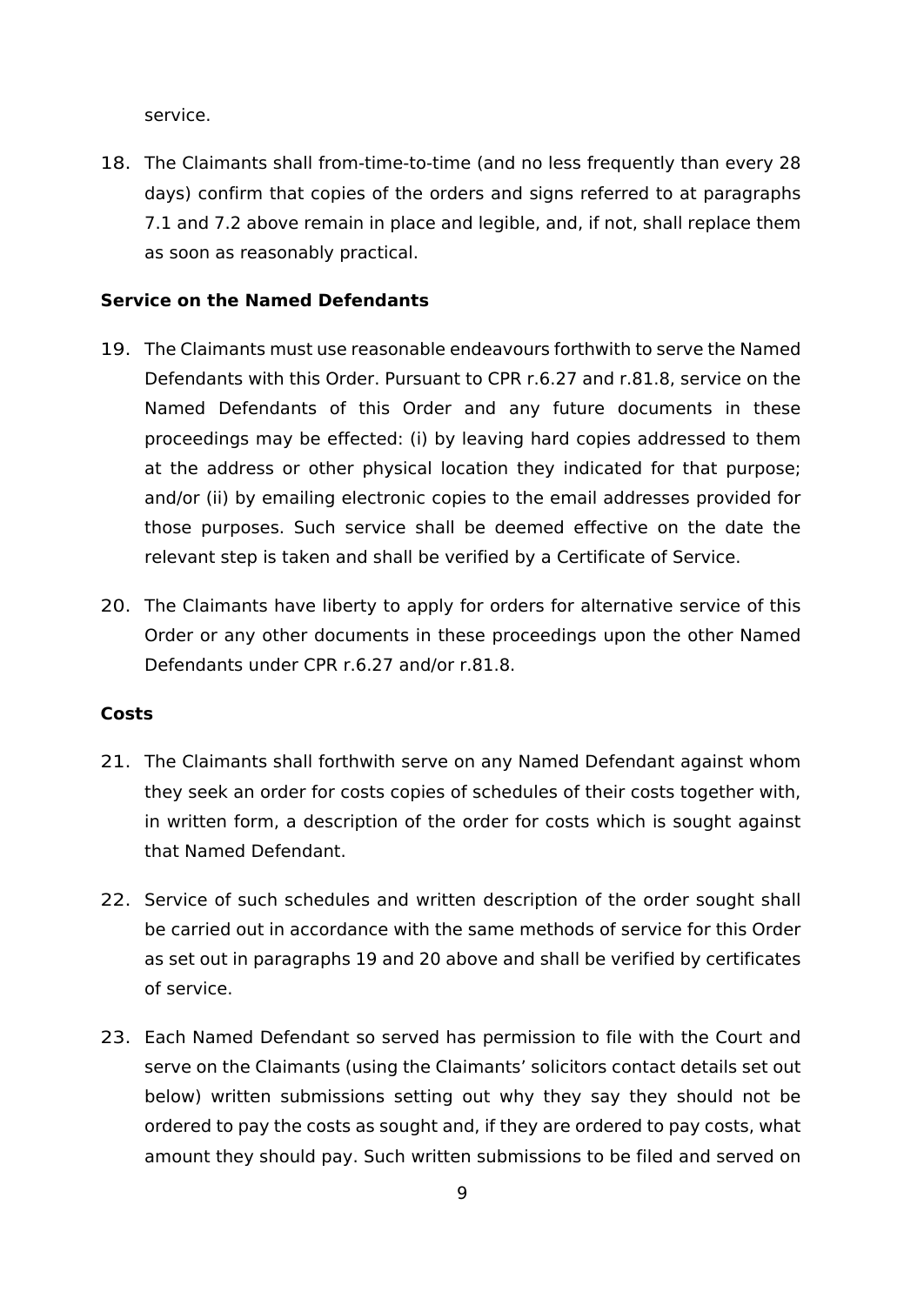or before 4.00pm on 6 October 2020.

- 24. The Claimants have permission to file and serve a written response to those submissions by 4pm on 13 October 2020.
- 25. The Court will determine the matter of costs (that is whether any or all of the Defendants should pay costs and, if so, in what amount) in writing and without a further hearing, such decision to be made on or after 14<sup>th</sup> October 2020 and communicated in writing.

# **AND UPON the Claimants' Application for Permission to Appeal**

- 26. The Claimants are granted permission to appeal the decision that the Court is required, in light of the decision in *Canada Goose v Persons Unknown* [2020] EWCA Civ 303, to provide case management directions for the trial or other final determination of these proceedings, irrespective of whether any Defendant files an Acknowledgement of Service.
- 27. The said permission to appeal is granted subject to the condition (imposed pursuant to CPR Part 52.6(2)(b)) that, whatever the outcome of the appeal, the Claimants should not recover any of the costs of or occasioned by any appeal against any named party (whether Defendant or Respondent). This condition is not intended to prevent any named Respondent from participating in the appeal should they see fit.
- 28. Pursuant to CPR r.52.12, the deadline for the Claimants to file an Appellant's Notice is extended to 4pm on 16 October 2020.

# **Communications with the Court & Claimants' Solicitors**

29. All communications to the Court about this Order (which should quote the case number) should be sent to:

> Court Manager High Court of Justice Chancery Division Rolls Building 7 Rolls **Building** Fetter Lane London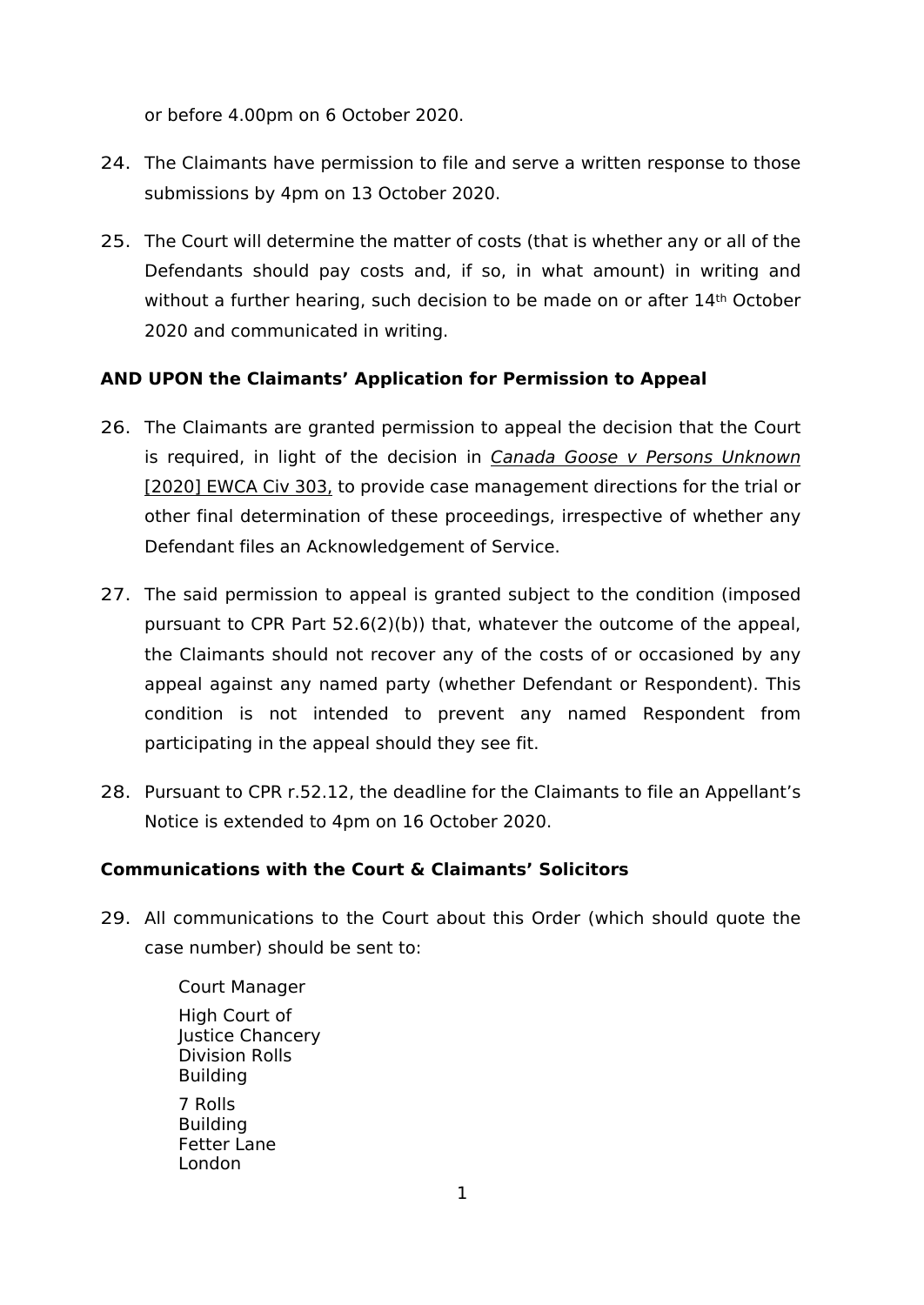EC4A 1NL

The telephone number is 020 7947 7501. The officer are open weekdays 10.00am to 4.30pm.

The out of hours telephone number (for urgent business only) is 020 7947 6260.

### 30. The Claimants' solicitors and their contact details are:

Eversheds Sutherland (International) LLP of:

1 Callaghan Square Cardiff CF10 5BT

DX: 33016 Cardiff Tel: 020 7497 9797

Email: [ShonaJenkins@eversheds-](mailto:ShonaJenkins@eversheds-sutherland.com)

[sutherland.com](mailto:ShonaJenkins@eversheds-sutherland.com)

Ref: JENKINSW/335547/000169

### Service

The Court has provided a sealed copy of this Order to the Claimants' solicitors at the above address for service.

#### **Dated:**